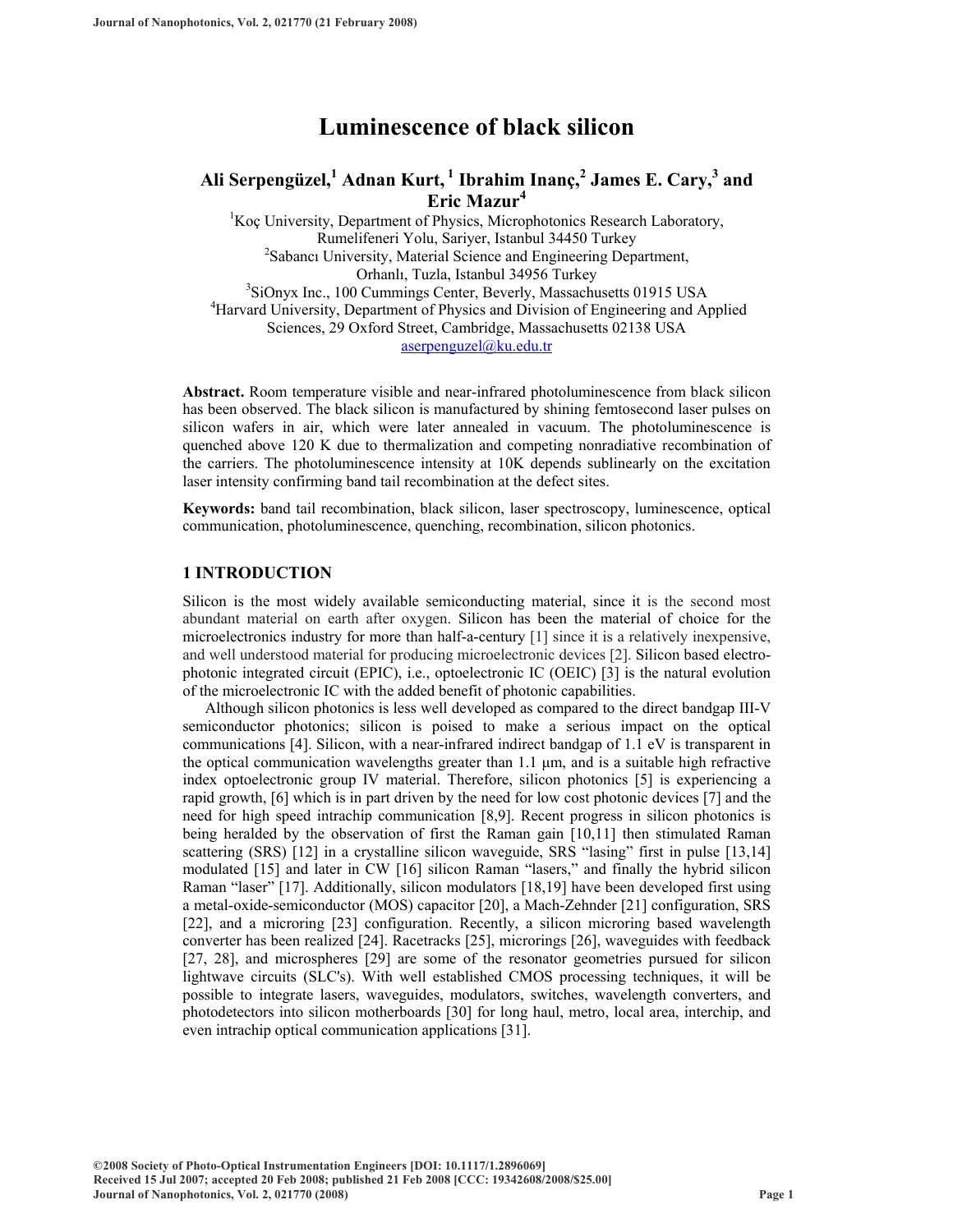However, most of these discrete or integrated optoelectronic devices are fabricated using crystalline silicon. Black silicon [[32\]](#page-6-31) is a relatively novel material, which is obtained by femtosecond [[33\]](#page-6-32) or nanosecond [\[34](#page-6-33)] laser processing of crystalline silicon surfaces in the presence of a halogen containing gas such as  $SF_6$  or a variety of ambient gases such as  $Cl_2$ , N<sub>2</sub>, air [\[35\]](#page-6-34),  $H_2S$ ,  $H_2$  [\[36](#page-6-35)], and Si $H_4$  [\[37](#page-6-36)], or immersed in water [\[38](#page-6-37)], or coated with other group VI elements (chalcogens) such as selenium and tellurium [\[39\]](#page-6-38). In this process the flat, mirrorlike surface of a silicon wafer is transformed into a forest of microscopic spikes.

 Black silicon has increased absorbance of approximately 90% from the near-ultraviolet to the near-infrared [[40\]](#page-6-39). This absorbance resulted in high sensitivity infrared photodetectors [\[41\]](#page-6-40), high quantum efficiency avalanche photodiodes (APDs) [\[42](#page-6-41)], and high sensitivity infrared photodiodes [[43\]](#page-6-42). Additionally, black silicon has potential applications such as magnetizeable biodetectors [[44\]](#page-6-43), superhydrophobic surfaces [\[45](#page-6-44)], and microfluidic devices [\[46\]](#page-6-45). Regular arrays of black silicon has been produced for other potential device applications [\[47\]](#page-6-46). Black silicon also exhibits visible and near-infrared luminescence [\[48](#page-6-47)]. In this paper, we are reporting on the temperature and laser intensity dependence of the visible and nearinfrared photoluminescence from black silicon in order to fully characterize and optimize the material in the pursuit of obtaining novel nanophotonic devices.

# **2 SAMPLE FABRICATION AND MORPHOLOGY**

Black silicon samples, which are used in our experiments, are manufactured by shining a series of very short, very intense laser pulses at a silicon surface in air. In the presence of the laser light, air reacts with the silicon surface and etches away some of it, leaving a pattern of conical spikes behind. The spiked surface is strongly light-absorbing: the surface of silicon, normally gray and shiny, turns deep black; hence the name black silicon.

Ordinarily, silicon absorbs a moderate amount of visible light, but a substantial amount of visible light is reflected as well, and infrared and ultraviolet light are transmitted through silicon or reflected from it with very little absorption. Spiked silicon surfaces, in contrast, absorb nearly all light at wavelengths ranging from the ultraviolet to the infrared.



Fig. 1a. Low resolution SEM of the black silicon surface.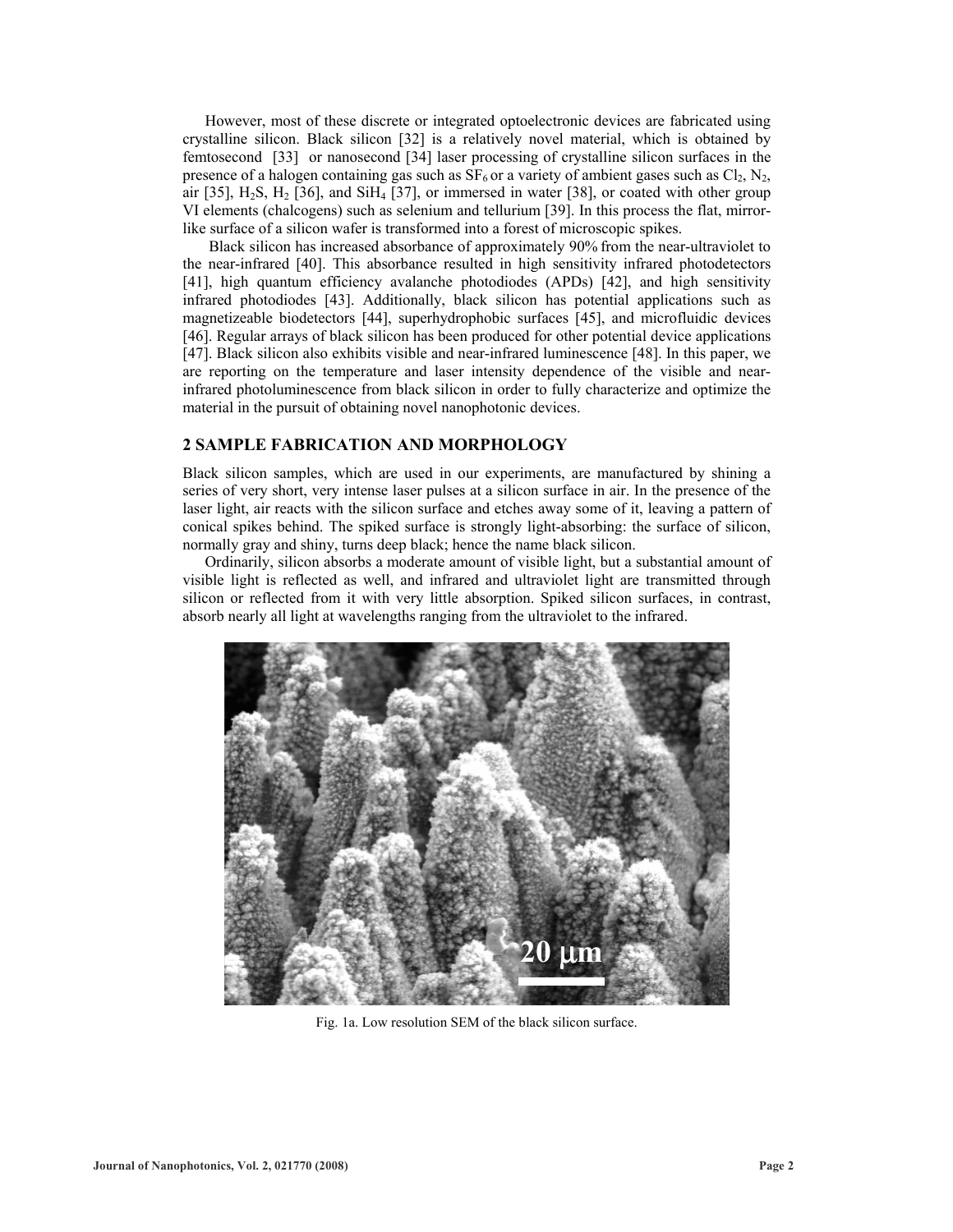

Fig. 1b. High resolution SEM of the black silicon surface.

In the femtosecond laser etching setup, the laser is aligned so that it is incident perpendicular to the (111) silicon wafer surface. An x-y translation stage was used to scan the (111) silicon wafer surface with the focused laser beam. The laser used was a Ti:sapphire pulse laser, with 100 fs pulse duration, 800 nm wavelength, 1 kHz repetition rate, and 22  $k$ J/cm<sup>2</sup> fluence. After laser microstructuring, the black silicon sample was annealed at 900 $^{\circ}$  for 3 hours in vacuum.

Scanning electron microscopy (SEM) has been performed on the black silicon samples to characterize the morphology of the surface and to analyze origin of the luminescence. Figure 1 shows SEM pictures of the black silicon surface. Tens of micrometers tall blunt conical microstructures are observed. These microstructures are covered with dendritic nanostructures roughly 10–100 nm in size, which disappear upon annealing. Room temperature visible and near infrared luminescence has previously been observed in these annealed samples [48].

# **3 EXPERIMENTAL PHOTOLUMINESCENCE SETUP**

Figure 2 shows a schematic of the experimental photoluminescence (PL) setup. The black silicon sample is attached to copper holder, which is placed in a closed cycle cryostat system. The closed cycle cryostat system is used to control the sample temperature from 10 K to 300 K. The pump laser is the second harmonic of a multimode Nd:YAG laser operating at a wavelength of 532 nm with a pulse duration of 10 ns and a repetition rate of 10 Hz. The pump laser is incident on the sample at an angle of incidence of 17º. The PL signal is collected with a telescope through a holographic notch filter operating at 532 nm. The collected PL signal is imaged onto an optical fiber bundle, which acts as the entrance slit of the spectrometer, whose output is fed to a sensitive GaAs photomultiplier tube (PMT). A lock-in-amplifier operating at 10 Hz provides the necessary electronic gain to the PMT output in phase with the laser pulse. The digital oscilloscope is used for monitoring and optimizing the PMT signal. All of the measurement and test devices are computer controlled and the data is acquired digitally.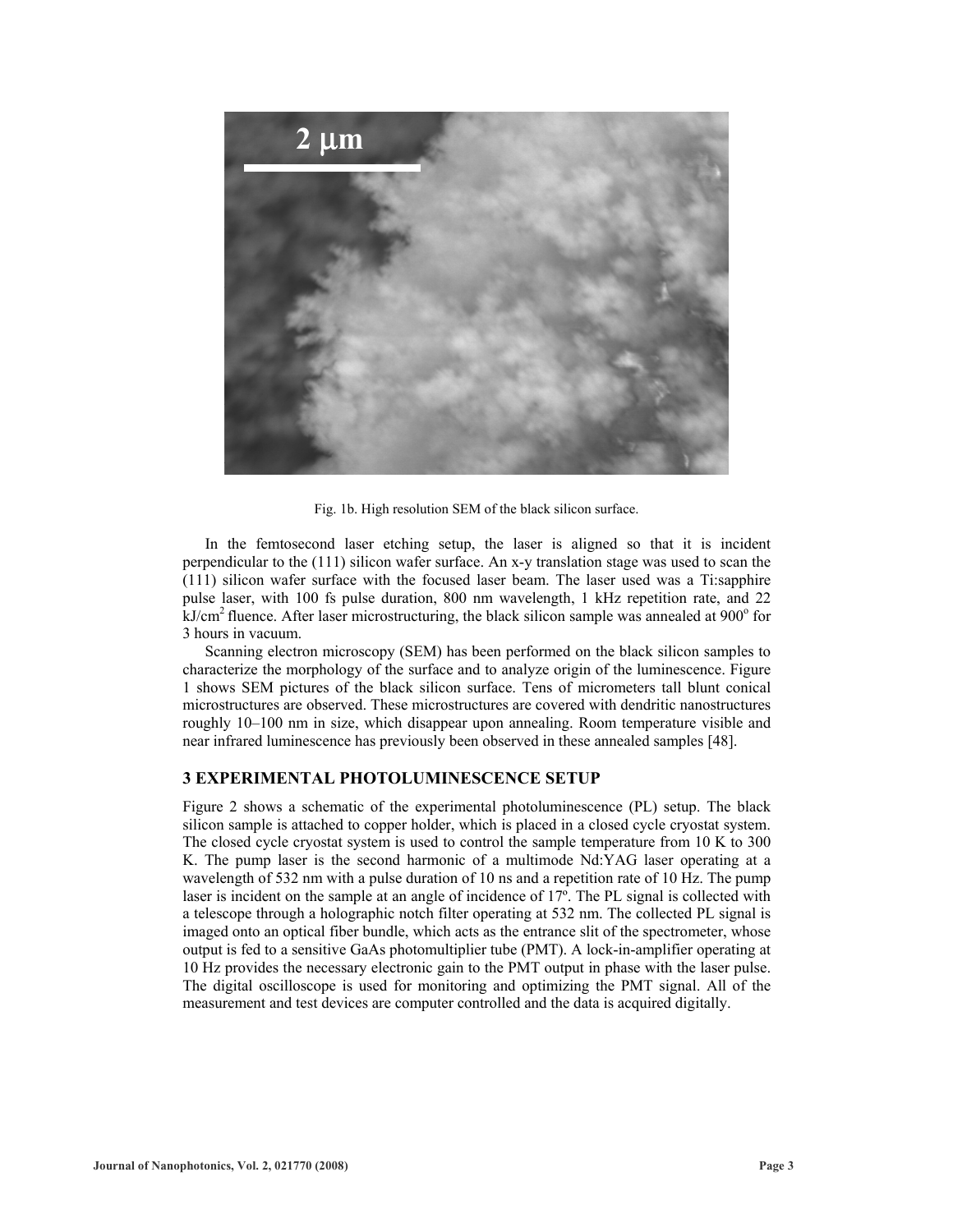

Fig. 2. The schematic of the experimental setup.

#### **4 TEMPERATURE DEPENDENCE OF THE LUMINESCENCE**

Figure 3 shows the PL spectra of the black silicon measured in the 550 - 850 nm wavelength and in the  $10 - 300$  K temperature range at a constant excitation laser intensity of 0.1 W cm<sup>-2</sup>. A broad PL band centered at 630 nm  $(E_p = 1.968 \text{ eV})$  at 10 K is observed. The PL spectra have approximately Gaussian lineshapes. The noise in the PL spectra is due to the intensity fluctuations of our multimode pulse Nd:YAG laser operating at 532 nm. The PL intensity decreases with increasing temperature indicating that there is a quenching process through nonradiative recombination [\[49\]](#page-6-48).



Fig. 3. PL spectra of black silicon in the 10 - 300 K range.

The variation of the PL intensity with respect to temperature is plotted in the Fig. 4. In the 10 - 120 K range, the PL intensity decreases slowly. Above 120 K, however, the PL intensity decreases at a larger rate due to thermal quenching by nonradiative recombination processes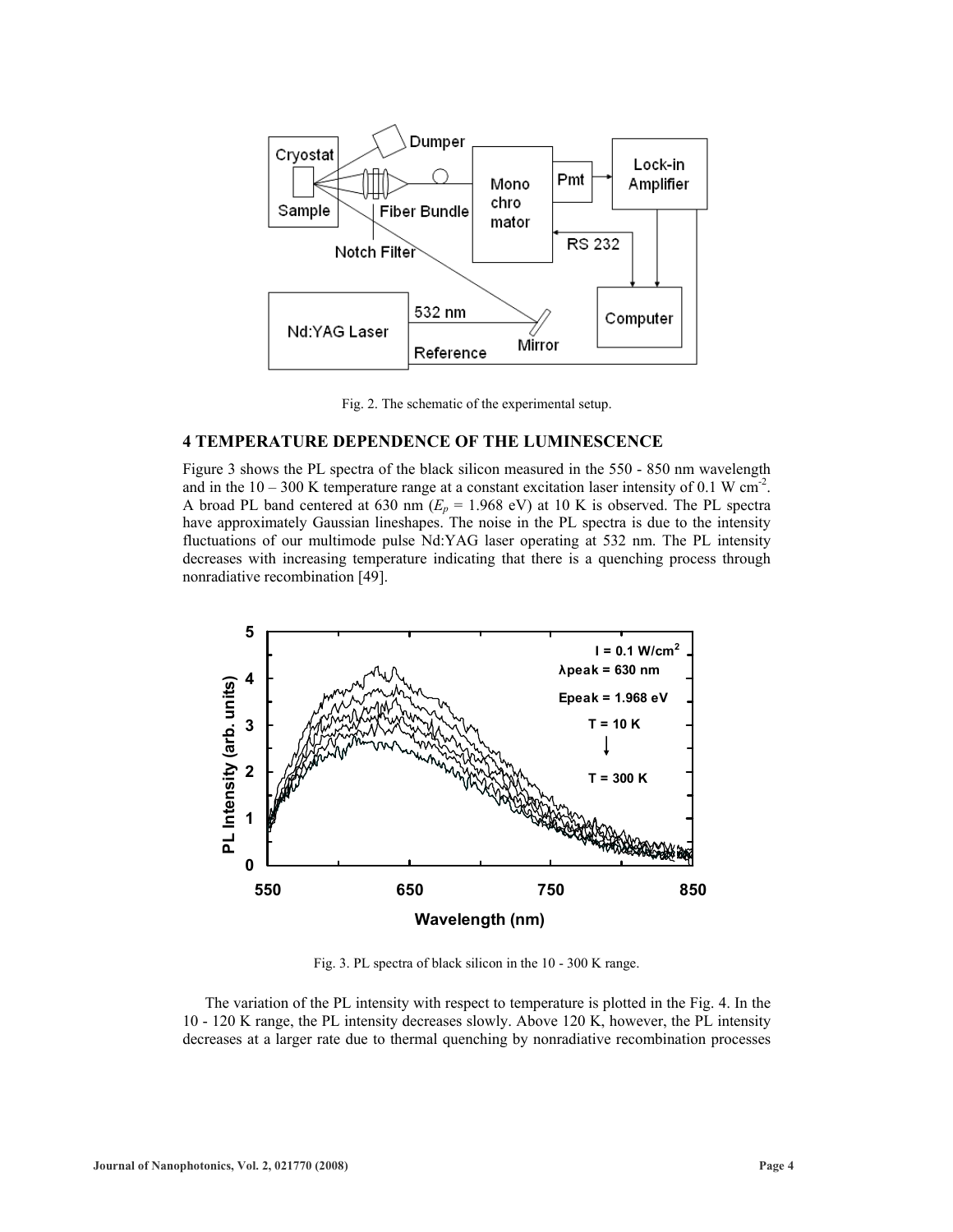[\[50\]](#page-6-49). The thermal quenching is associated with the mobility induced quenching of the band tail states. These band tail states of black silicon are associated with the presence of structural defects and impurities [[51\]](#page-6-50).



Fig. 4. Temperature dependence of black silicon PL intensity at the emission band maximum. Intensive quenching starts at 120 K.

# **5 INTENSITY DEPENDENCE OF THE LUMINESCENCE**



Fig. 5. PL spectra of black silicon at  $0.05 - 0.2$  W cm<sup>-2</sup> laser intensities at 10 K.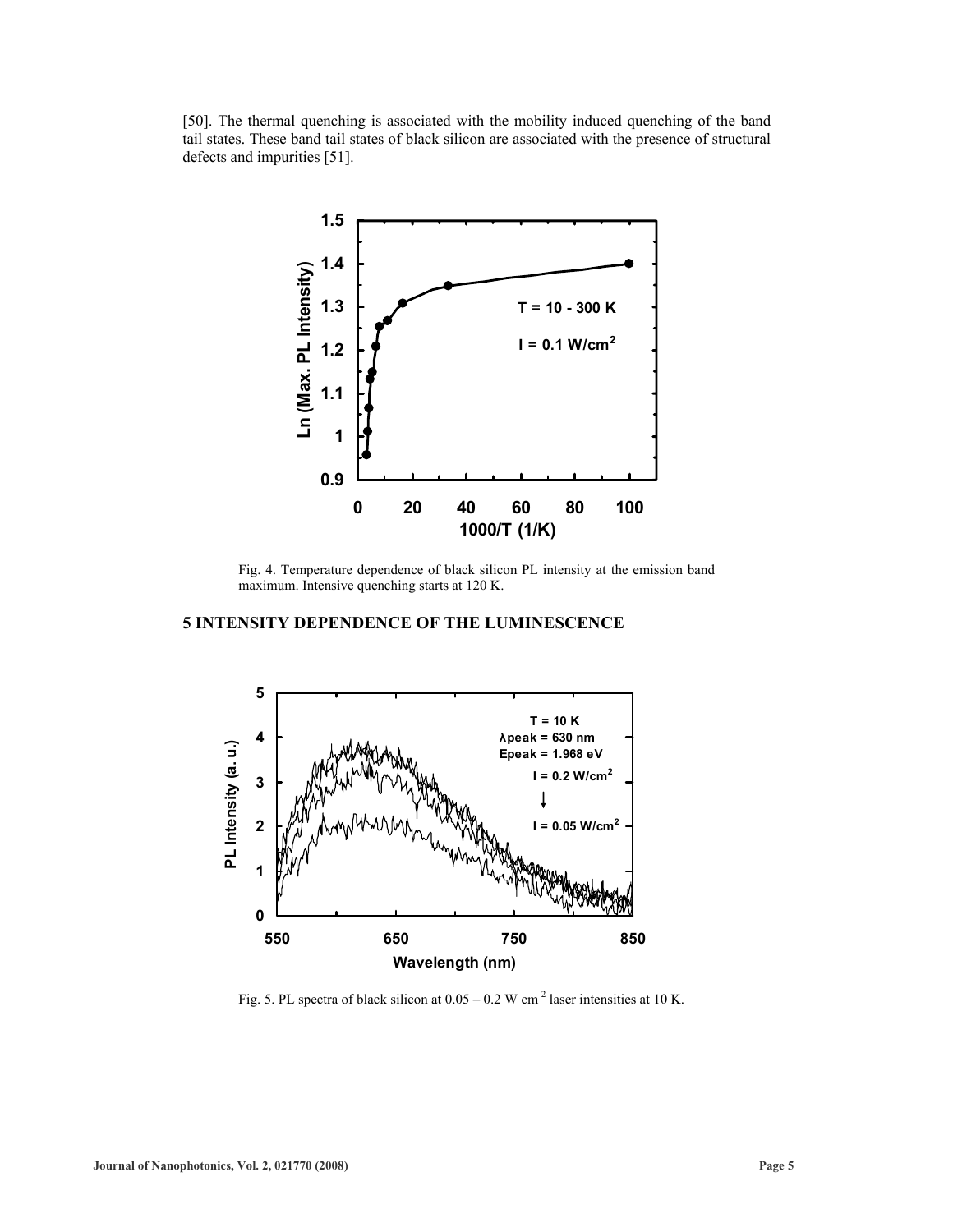Figure 5 shows the PL spectra for different laser intensities at 10 K. As the laser intensity is increased the PL intensity increases. The intensity variation of the emission band versus the excitation laser intensity at  $T = 10$  K is investigated and plotted in the Fig. 6. The experimental data can be fitted by a simple power law,  $I \sim L^{\gamma}$ , where I is the PL intensity, L the excitation laser intensity, and  $\gamma$  a dimensionless exponent. It was found that, the PL intensity increases sublinearly (i.e.,  $\gamma = 0.44$ ) with respect to the excitation laser intensity. For an excitation laser photon with an energy exceeding the band gap energy, the coefficient  $\gamma$  is generally  $1 \le \gamma \le 2$  for exciton emission; and  $\gamma \le 1$  for free to/from bound or bound to bound state recombination [\[52\]](#page-6-51). Thus, the obtained value of  $\gamma = 0.44$  at 10K suggest that the PL in black silicon is due to bound to bound band tail recombination.



Fig. 6. Dependence of black silicon integrated PL intensity versus excitation laser intensity at 10 K. The solid curve gives the theoretical fit using Eq. I =  $L^{\gamma}$ .

# **CONCLUSIONS**

Photoluminescence (PL) properties of black silicon were studied at room temperature and at low temperatures. The PL intensity decreases with increasing temperature. Intensive quenching due to increased carrier mobility and nonradiative recombination starts at 120K, indicating that the PL is due to band tail recombinations in the defect states. Additionally, the sublinear variation of the PL intensity versus the excitation laser intensity at 10 K indicates that the PL is due to bound to bound state recombination at these band tail defect sites. The visible and near-infrared PL spectrum of the black silicon makes it a promising novel material for short haul optical communication applications.

#### **Acknowledgments**

We would like to acknowledge the partial support of this research by Koç University - Harvard University Joint Research Program, and the European Commission FP6-IST 511616, Network of Excellence NanoPHOtonics to REalization of MOlecular Scale Technologies (PHOREMOST) and FP6-IST 003887, Network of Excellence on Micro Optics (NEMO).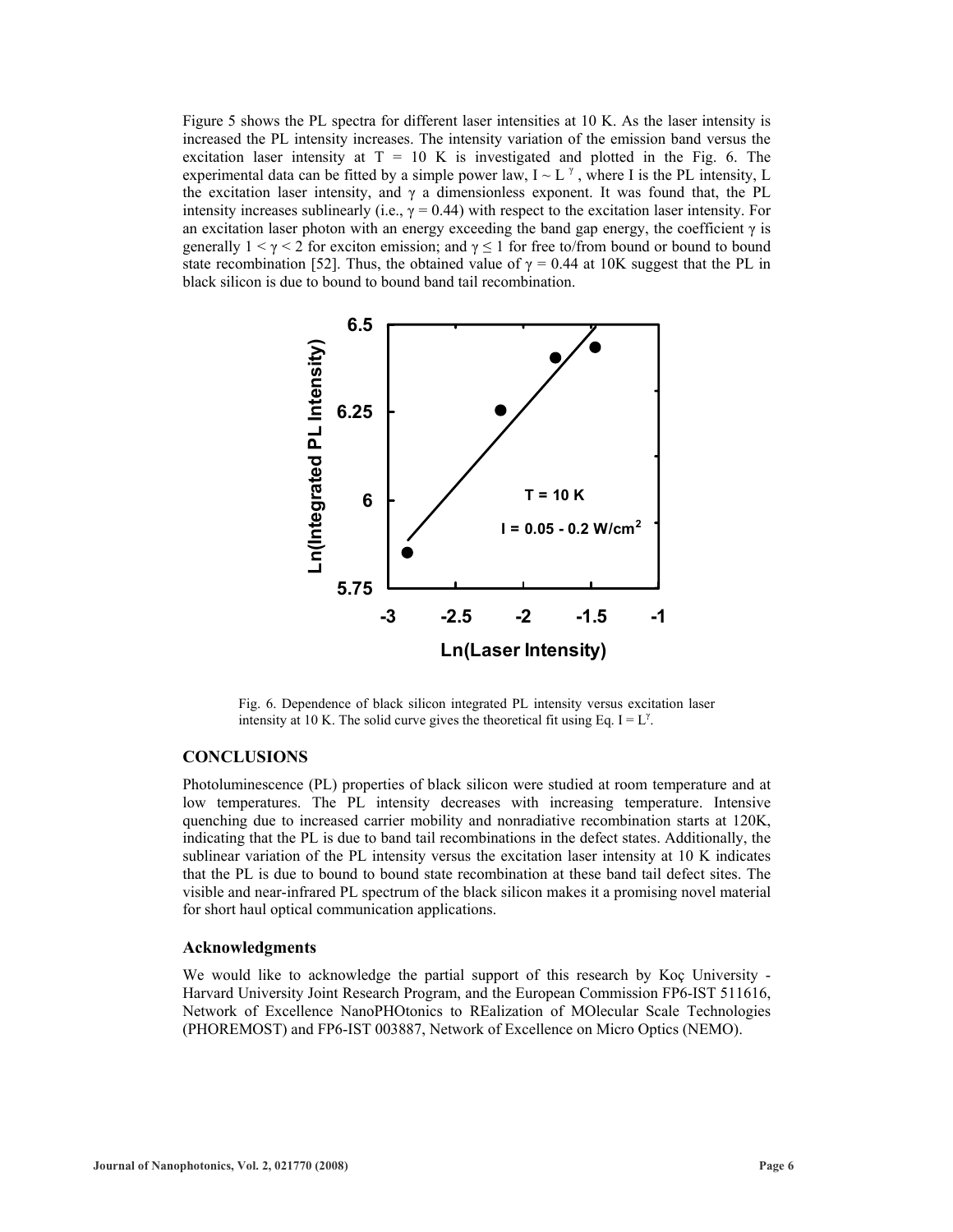#### <span id="page-6-37"></span><span id="page-6-19"></span>**References**

- <span id="page-6-0"></span>[1] L. Pavesi, "Will silicon be the photonic material of the next millennium?" *J. Phys: Condens. Matter* **15**, 1169-1196 (2003) [doi:10.1088/0953-8984/15/26/201].
- <span id="page-6-38"></span><span id="page-6-20"></span><span id="page-6-1"></span>[2] C. Gunn, "CMOS photonics for high-speed interconnects," *IEEE Micro* **26**, 58-66 (2006) [doi:10.1109/MM.2006.32].
- <span id="page-6-39"></span><span id="page-6-21"></span><span id="page-6-2"></span>[3] G. Guillot and L. Pavesi, *Optical Interconnects: The Silicon Approac*h, Springer Verlag, Berlin (2006) [doi: 10.1007/978-3-540-28912-8].
- <span id="page-6-3"></span>[4] H. Zimmermann, *Integrated Silicon Optoelectronics,* Springer Verlag, Berlin (2000).
- <span id="page-6-40"></span><span id="page-6-22"></span><span id="page-6-4"></span>[5] G.T. Reed and A.P. Knights, *Silicon Photonics: An Introduction,* Wiley, New York (2004) [doi:10.1002/0470014180].
- <span id="page-6-41"></span><span id="page-6-23"></span><span id="page-6-5"></span>[6] R. Soref, "The past, present, and future of silicon photonics," *IEEE J. Sel. Top. Quantum Electron.* **12**, 1678-1687 (2006) [doi:10.1109/JSTQE.2006.883151].
- <span id="page-6-42"></span><span id="page-6-24"></span><span id="page-6-6"></span>[7] M. Paniccia, M. Morse, and M. Salib, "Integrated Photonics," in *Silicon Photonics,* L. Pavesi and D. J. Lockwood, Eds., pp. 51-85, Springer Verlag, Berlin, 51-88 (2004) ) [doi: 10.1007/b11504].
- <span id="page-6-43"></span><span id="page-6-25"></span><span id="page-6-7"></span>[8] G. T. Reed, G. Z. Mashanovich, W. R. Headley, S. P. Chan, B. D. Timotijevic, and F. Y. Gardes, "Silicon photonics: are smaller devices always better?" *Japanese J. Appl. Phys.* **45**, 6609-6615 (2006) [doi:10.1143/JJAP.45.6609].
- <span id="page-6-44"></span><span id="page-6-27"></span><span id="page-6-26"></span><span id="page-6-8"></span>[9] L. C. Kimerling, L. Dal Negro, S. Saini, Y. Yi, D. Ahn, S. Akiyama, D. Cannon, J. Liu, J.G. Sandland, D. Sparacin, J. Michel, K. Wada, and M.R. Watts, "Monolithic Silicon Microphotonics," in *Silicon Photonics*, L. Pavesi and D. J. Lockwood, Eds., pp. 89-119 Springer Verlag, Berlin, 89-119 (2004) [doi: 10.1007/b11504].
- <span id="page-6-45"></span><span id="page-6-28"></span><span id="page-6-9"></span>[10] A. Liu, H. Rong, M. Paniccia, O. Cohen, and D. Hak, "Net optical gain in a low loss silicon-on-insulator waveguide by stimulated Raman scattering," *Opt. Exp.* **12**, 4261- 4268 (2004) [doi:10.1364/OPEX.12.004261].
- <span id="page-6-46"></span><span id="page-6-29"></span><span id="page-6-10"></span>[11] H. Rong, A. Liu, R. Nicolaescu, and M. Paniccia, "Raman gain and nonlinear optical absorption measurements in a low-loss silicon waveguide," *Appl. Phys. Lett.* **85**, 2196- 2198 (2004) [doi:10.1063/1.1794862].
- <span id="page-6-47"></span><span id="page-6-30"></span><span id="page-6-11"></span>[12] R. Jones, H. Rong, A. Liu, A. Fang, and M. Paniccia, "Net continuous wave optical gain in a low loss silicon-on-insulator waveguide by stimulated Raman scattering," *Opt. Exp.***13**, 519-525 (2005) [doi:10.1364/OPEX.13.000519].
- <span id="page-6-31"></span><span id="page-6-12"></span>[13] O. Boyraz and B. Jalali, "Demonstration of a silicon Raman laser," *Opt. Exp.***12**, 5269- 5273 (2004) [doi:10.1364/OPEX.12.005269].
- <span id="page-6-48"></span><span id="page-6-32"></span><span id="page-6-13"></span>[14] H. Rong, A. Liu, R. Jones, O. Cohen, D. Hak, R. Nicolaescu, A. Fang, and M. Paniccia, "An all-silicon Raman laser," *Nature* **433**, 292-294 (2005) [doi:10.1038/nature03273].
- <span id="page-6-49"></span><span id="page-6-33"></span><span id="page-6-14"></span>[15] O. Boyraz and B. Jalali, "Demonstration of directly modulated silicon Raman laser," *Opt. Exp.***13**, 796-800 (2005) [doi:10.1364/OPEX.13.000796].
- <span id="page-6-50"></span><span id="page-6-34"></span><span id="page-6-15"></span>[16] H. Rong, R. Jones, A. Liu, O. Cohen, D. Hak, A. Fang, and M. Paniccia, "A continuous-wave Raman silicon laser," *Nature* **433**, 725-728 (2005) [doi:10.1038/nature03346].
- <span id="page-6-51"></span><span id="page-6-16"></span>[17] A. W. Fang, H. Park, O. Cohen, R. Jones, M. J. Paniccia, and J. E. Bowers, "Electrically pumped hybrid AlGaInAs-silicon evanescent laser," *Opt. Exp.* **14**, 9203- 9210 (2006) [doi:10.1364/OE.14.009203].
- <span id="page-6-35"></span><span id="page-6-17"></span>[18] A. Liu, D. Samara-Rubio, L. Liao, and M. Paniccia, "Scaling the modulation bandwidth and phase efficiency of a silicon optical modulator," *IEEE J. Sel. Top. Quantum Electron.* **11**, 367-372 (2005) [doi:10.1109/JSTQE.2005.845618].
- <span id="page-6-36"></span><span id="page-6-18"></span>[19] L. Liao, A. Liu, R. Jones, D. Rubin, D. Samara-Rubio, O. Cohen, M. Salib, and M. Paniccia, "Phase modulation efficiency and transmission loss of silicon optical phase shifters," *IEEE J. Quantum Electron.* **41**, 250-257 (2005) [doi:10.1109/JQE.2004.840079].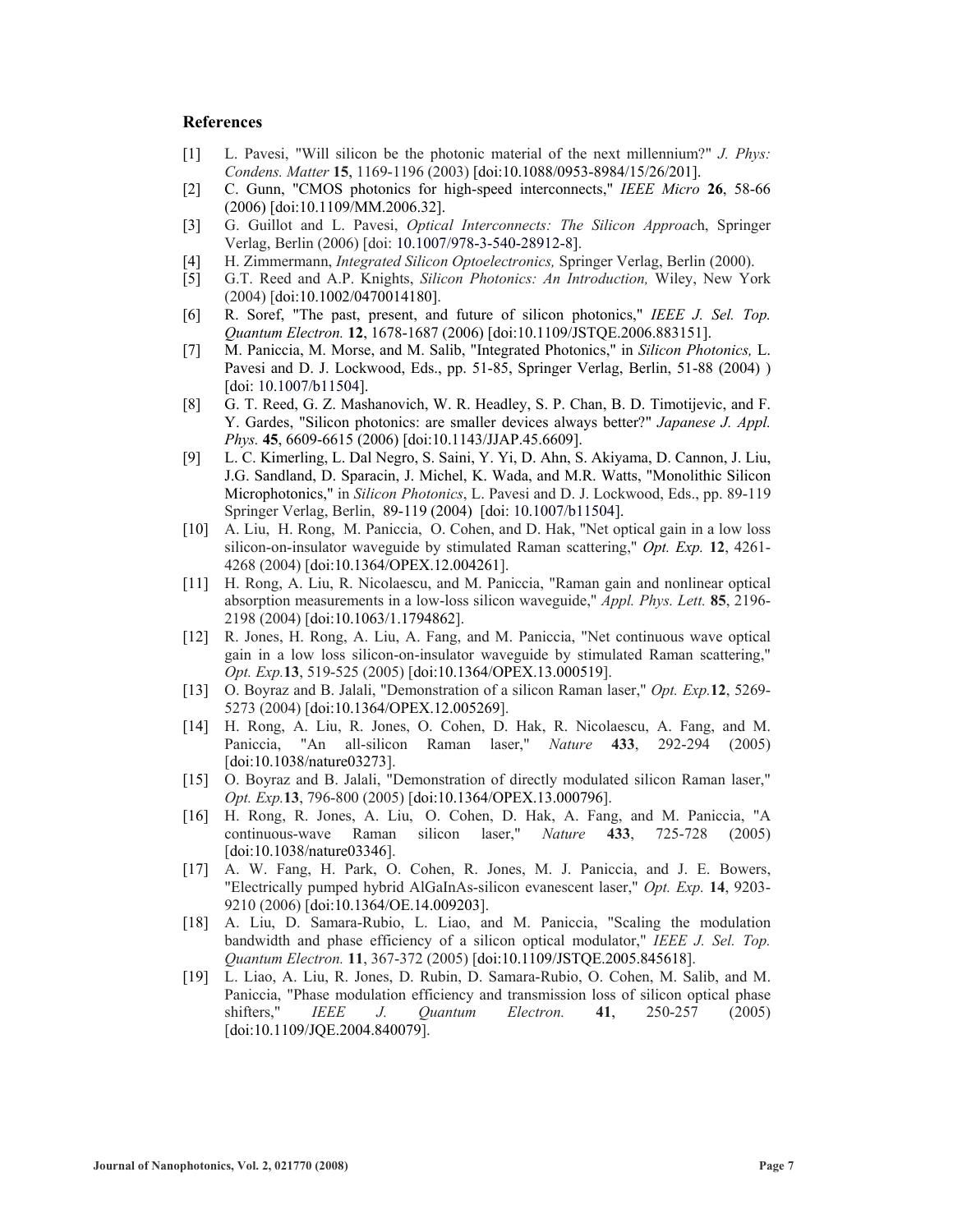- [20] A. Liu, R. Jones, L. Liao, D. Samara-Rubio, D. Rubin, O. Cohen, R. Nicolaescu, and M. Paniccia, "A high-speed silicon optical modulator based on a metal-oxidesemiconductor capacitor," *Nature* **427**, 615-618 (2004) [doi:10.1038/nature02310].
- [21] L. Liao, D. Samara-Rubio, M. Morse, A. Liu, D. Hodge, D. Rubin, U. D. Keil, and T. Franck, "High speed silicon Mach-Zehnder modulator," *Opt. Exp.***13**, 3129-3135 (2005) [doi:10.1364/OPEX.13.003129].
- [22] R. Jones, A. Liu, H. Rong, M. Paniccia, O. Cohen, and D. Hak, "Lossless optical modulation in a silicon waveguide using stimulated Raman scattering," *Opt. Exp*.**13**, 1716-1723 (2005) [doi:10.1364/OPEX.13.001716].
- [23] Q. Xu, S. Manipatruni, B. Schmidt, J. Shakya, and M. Lipson, "12.5 Gbit/s carrierinjection-based silicon micro-ring silicon modulators," *Opt. Exp.* **15**, 431-436 (2007).
- [24] S. F. Preble, Q. Xu, and M. Lipson, "Changing the colour of light in a silicon resonator," *Nature Photon.* **1**, 293-296 (2007) [doi:10.1038/nphoton.2007.72].
- [25] B. D. Timotijevic, F. Y. Gardes, W. R. Headley, G. T. Reed, M. J. Paniccia, O. Cohen, D. Hak, and G. Z. Masanovic, "Multi-stage racetrack resonator filters in silicon-oninsulator*," J. Optics A* **8**, S473-S476 (2006) [doi: 10.1088/1464-4258/8/7/S25].
- [26] Q. F. Xu and M. Lipson, "All-optical logic based on silicon micro-ring resonators," *Opt. Exp.* **15**, 924-929 (2007) [doi:10.1364/OE.15.000924].
- [27] B. Jalali, "Teaching silicon new tricks," *Nature Photon*. **1**, 193-195 (2007) [doi:10.1038/nphoton.2007.35].
- [28] A. Alduino and M. Paniccia, "Interconnects wiring electronics with light," *Nature Photon.* **1**, 153-155 (2007) [doi:10.1038/nphoton.2007.17].
- [29] Y. O. Yilmaz, A. Demir, A. Kurt, and A. Serpengüzel, "Optical channel dropping with a silicon microsphere," *IEEE Photon. Technol. Lett.* **17**, 1662-1664 (2005) [doi:10.1109/LPT.2005.850896].
- [30] B. Jalali, S. Yegnanarayanan, T. Yoon, T. Yoshimoto, I. Rendina, and F. Coppinger, "Advances in silicon on insulator optoelectronics," *IEEE J. Select. Top. Quantum Electron.* **4**, 938-947 (1998) [doi:10.1109/2944.736081].
- [31] B. J. Offrein, R. Germann, F. Horst, H. W. M. Salemink, R. Beyerl, and G. L. Bona, "Resonant coupler-based tuneable add-after-drop filter in silicon–oxynitride technology for WDM networks," *IEEE J. Select. Top. Quantum Electron.* **5**, 1400-1406 (1999) [doi:10.1109/2944.806897].
- [32] T.-H. Her, R. J. Finlay, C. Wu, S. Deliwala, and E. Mazur, "Microstructuring of silicon with femtosecond laser pulses," *Appl. Phys. Lett.* **73**, 1673-1675 (1998) [doi:10.1063/1.122241].
- [33] T.-H. Her, R.J. Finlay, C. Wu, and E. Mazur, "Femtosecond laser-induced formation of spikes on silicon," *Appl. Phys. A* **70**, 383-385 (2000) [doi:10.1007/s003390051052].
- [34] C. H. Crouch, J. E. Carey, J. M. Warrender, M. J. Aziz, E. Mazur and F. Y. Genin, "Comparison of structure and properties of femtosecond and nanosecond laserstructured silicon," *Appl. Phys. Lett*. **84**, 1850-1852 (2004) [doi:10.1063/1.1667004].
- [35] R. J. Younkin, J. E. Carey, E. Mazur, J. A. Levinson, and C.M. Friend, "Infrared absorption by conical silicon microstructures made in a variety of background gases using femtosecond-laser pulses," *J. Appl. Phys.* **93**, 2626-2629 (2003) [doi:10.1063/1.1545159].
- [36] B. R. Tull, J. E. Carey, M. A. Sheehy, C. M. Friend, and E. Mazur, Formation of silicon nanoparticles and web-like aggregates by femtosecond laser ablation in a background gas," *Appl. Phys. A* **83**, 341-346 (2006) [doi: 10.1007/s00339-006-3502-7].
- [37] M. A. Sheehy, L. Winston, J. E. Carey, C. M. Friend and E. Mazur, The role of the background gas in the morphology and optical properties of laser-microstructured silicon," *Chem. Mater.* **17**, 3582-3586 (2005) [doi: 10.1021/cm049029i].